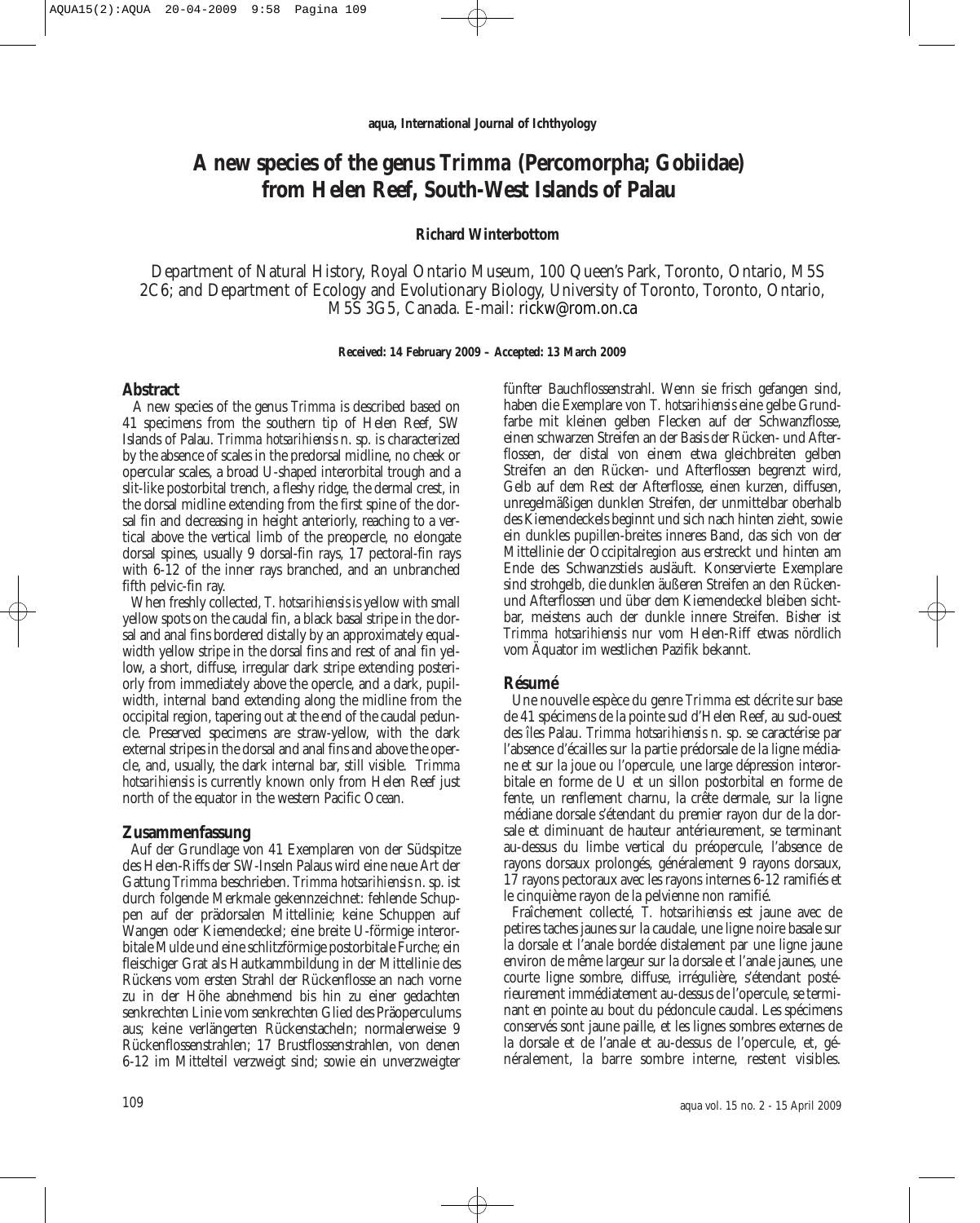*Trimma hotsarihiensis* n'est connu qu'en provenance de Helen Reef, juste au nord de l'équateur, dans le Pacifique occidental.

### **Sommario**

Una nuova specie del genere *Trimma* è descritta sulla base di 41 esemplari provenienti dall'estremità meridionale di Helen Reef, arcipelago di Palau sudoccidentale. *Trimma hotsarihiensis* n. sp. è caratterizzata da: assenza di scaglie sulla linea predorsale mediana, sulle guance e sull'opercolo, presenza di un ampio canale interorbitale a forma di U e di una fossa postorbitale a fessura, una cresta carnosa sulla linea dorsale mediana che si estende dalla prima spina dorsale e che discende in altezza anteriormente fino alla verticale sopra il ramo verticale del preopercolo, assenza di spine dorsali allungate, di norma 9 raggi dorsali, 17 raggi pettorali con 6-12 raggi centrali ramificati e il quinto raggio pelvico non ramificato.

Appena raccolta, *T. hotsarihiensis* appare di colorazione gialla con piccole macchie gialle sulla caudale e una striatura nera alla base della dorsale e dell'anale fiancheggiata distalmente da una stria gialla approssimativamente dello stesso spessore nella pinna dorsale mentre il resto della pinna anale è giallo. Presenta, inoltre, una breve, diffusa e irregolare stria scura che corre posteriormente da un punto immediatamente sopra l'opercolo e una banda scura, larga quanto il diametro della pupilla, che si estende lungo la linea media na dalla regione occipitale e si assottiglia verso la parte terminale del peduncolo caudale. Gli esemplari conservati sono di colore giallo paglierino, con le striature scure sulla dorsale e sull'anale e sopra l'opercolo ben evidenti, come appare anche, di solito, la banda mediana scura. *Trimma hotsarihiensis* è attualmente nota solo da Helen Reef appena sopra l'equatore nel Pacifico occidentale.

# INTRODUCTION

*Trimma* Jordan & Seale, 1906 (type species: *T. caesiurum*) contains about 90 species of small (<30 mm SL), often colourful gobiids, primarily associated with Indo-Pacific coral reefs. Members of the genus may be recognized by the lack of cephalic sensory canal pores, much reduced cephalic sensory papillae pattern, wide gill opening extending to below the vertical limb of the preopercle or anterior to this, lack of spicules on the outer gill rakers of the first gill arch, fewer than 12 dorsal and anal fin rays, and a fifth pelvic-fin ray that is equal to or more than 40% the length of the fourth pelvic-fin ray. There are currently 61 valid species of *Trimma*, with approximately 30 additional known undescribed species (Winterbottom & Hoese, unpublished).

A collecting trip to the six islands making up the South West Islands of Palau in September 2008 resulted in the collection of a previously unknown species of this genus from the most southeastern island of the group, Helen Reef, which lies about 370 km due north of the Vogelkop of Irian Jaya and about 580 km SSE of the main Palauan Islands.

## **METHODS**

Methods and the format of the descriptions follow Winterbottom (2002), except that pectoral and pelvic-fin ray branching is described from preserved material stained with a cyanine blue solution as outlined in Akihito et al. (1993, in Japanese).

The description of the method was subsequently published in English, with attribution, by Saruwatari et al*.* (1997), and the English translation of the original methodology appeared five years later (Akihito et al. 2002: 1270).

The description is based primarily on the holotype (ROM 83365) and 22 specimens from ROM 83268, ROM 83300 and ROM 1800CS. Lengths given are Standard Length (SL) given in millimetres; SD = Standard Deviation; values for the holotype are given in bold where appropriate. Abbreviations for repositories of material examined follow Leviton et al. (1985), except for Kanagawa Prefectural Museum of Natural History (KPM). Nontype material includes the two samples taken for subsequent genomic analysis. Figures 3 to 6 were produced from multiple digital images taken with a Nikon D100 camera attached to a Zeiss SV8 dissecting microscope at slightly incremental focal planes, then collated into a single image using Archimed™ (GT Vision).

# *Trimma hotsarihiensis* **n. sp.**

Helen reef pygmy goby (Figs 1-6A)

**Material Examined:** A total of two lots, 41 type specimens, plus two additional non-type specimens (tissue voucher specimens), all from the southern tip of Helen Reef, Palau, collected by R. Winterbottom, W. Holleman, B. Hubley, M. Winterbottom, M. Westneat, J. Williams, C. McCord, J. Grabek and P. Collins.

**Holotype:** ROM 83365, 15.2 mm SL female, Palau, South West Islands, Hatohobei State, Helen Reef, slight embayment in southern margin of reef near eastern side, base of vertical drop-off, 02°47'57"N 131°45'18"E, vertical wall covered with sponges, small hard corals, ascidians, huge sandy-floored cave (approximately 20 m wide and 5 m high, floor at 27 m) with sea-fans and hydroids at entrance, with sand/rock/patch reef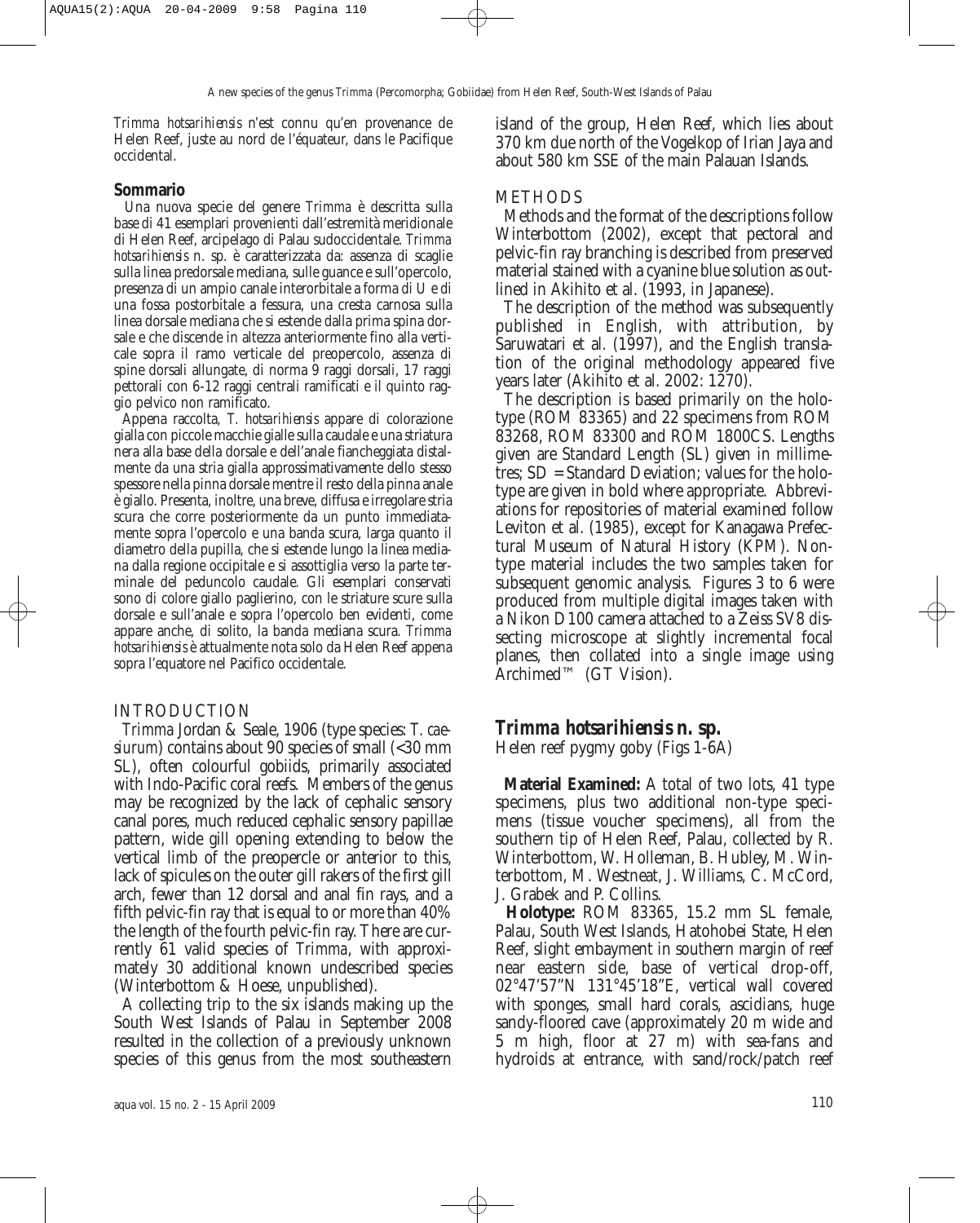below cave, 22-34 m, 1415-1530, rotenone, 22 September 2008. RW 08-30.

**Paratypes:** ROM 83268, 19, 9.7-15.5, collected with the holotype. ROM 1800CS, 3, 17.7-21.5, collected with the holotype. ROM 83300, 15, 11.5-14.8, just East of ROM 83365, 02°47'56"N 131°45'20"E, cave (approximately 15 m wide and 4 m high, floor at 27 m) and surrounding area at base of first drop-off, hydroids, some hard coral, sea-fans, sponges and ascidians, 24-32 m, 0910- 1030, rotenone, 23 September 2008. RW 08-33. AMS I.44760-001, 2, 13.2-14.7, FMNH 118178, 2, 12.8-13.7, and USNM 395046, 2, 12.1-12.6, all collected with ROM 83300.

**Non-type Material:** Tissue samples for genetic analysis: ROM T04039 and ROM T04040, collected with ROM 83268.

**Diagnosis:** *Trimma hotsarihiensis* is characterized

by the lack of scales in the predorsal midline, a low dermal crest extending in the anterior midline from the base of the first dorsal spine and tapering out in the area above the vertical limb of the preopercle, 23-24 lateral scale rows, no scales on cheeks or opercles, fifth pelvic-fin ray usually (16 of 20 specimens) unbranched.

When freshly collected, the new species has a yellow head and body with scale pockets broadly outlined with darker yellow or orange yellow, a dark, diffuse, broken stripe above the opercle, thin black basal stripes in the dorsal and anal fins, and yellow spots in the caudal fin. The basal stripes in the dorsal and anal fins and the bar over the opercle persist in preserved specimens.

**Description:** The following description is based on the holotype and 22 paratypes (12.4-15.5 mm SL, mean =  $14.3$ , SD =  $0.71$ ). Dorsal fins VI + I 9



**Fig. 1.** *Trimma hotsarihiensis,* 14.0 mm SL male paratype, Helen Reef, Palau, ROM 83268. Photo by R. Winterbottom.



**Fig. 2.** *Trimma hotsarihiensis*, 14.8 mm SL female paratype, Helen Reef, Palau, ROM 83300. Photo by R. Winterbottom.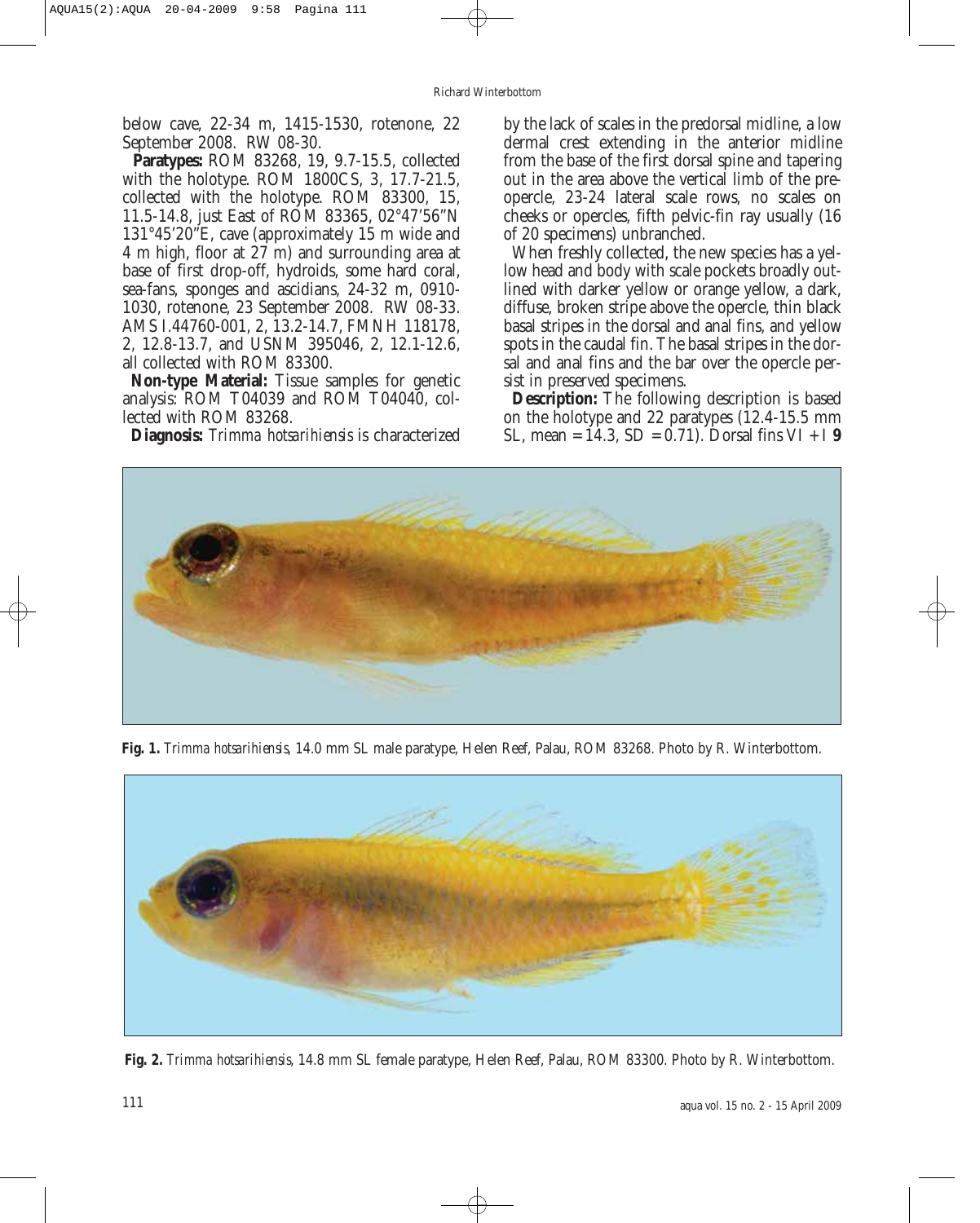(once 10,  $n = 23$ ,  $SD = 0.20$ ), second and third spines longest but not elongate, reaching only as far as spine of second dorsal fin when adpressed, rays all branched except, usually, posterior element of last ray; anal fin I **8**-9 (mean = 8.3, n = 23, SD  $= 0.41$ ), usually all but first and posterior element of posteriormost ray branched (first ray branched in holotype and two other specimens); posteriormost ray of both fins reaching between half and two-thirds of length of peduncle; pectoral fin **17** (once 18, n = 23, SD = 0.20), 2-**3**-6 (mean = 3.1,  $SD = 0.87$  and  $3-7$  (mean = 4.1,  $SD = 1.22$ ) unbranched dorsal and ventral rays respectively, middle rays branched, fin reaching posteriorly to a vertical line between middle of urogenital papilla and anal spine, most often to posterior margin of papilla; pelvic fin I 5, no frenum, basal membrane absent or vestigial  $\langle 5\%$  length of fourth ray – Fig. 3), first 4 rays with one sequential branch, fifth ray usually unbranched (branched once dichotomously in 4 female specimens, including holotype, SD = 0.38) and 50-**58**-62% length of fourth  $(mean = 55.9, n = 20, SD = 3.65)$ , fourth ray reaching posteriorly to between origin of first to fourth anal-fin ray. Lateral scales **23**-24 (mean = 23.2,  $n = 20$ ,  $SD = 0.40$ , anterior transverse scales 8-**9** (once 8, n = 20, SD = 0.22), posterior transverse scales 7-8, (once 7,  $n = 20$ ,  $SD = 0.32$ ), no scales in midline of predorsal, cheek or on opercle; usually **5** cycloid scales in posterior vertical row on



**Fig. 3.** *Trimma hotsarihiensis*, 15.2 mm SL female holotype, Helen Reef, Palau, ROM 83365, specimen stained with cyanine blue. Ventral view of prepelvic region, anterior part of pelvic fins and basal membrane. Scale bar = 0.5 mm. Photo and image enhancement by R. Winterbottom.

pectoral base, with a vertical row of **4** scales anterior to this;  $\boldsymbol{6}$  (once 5,  $n = 16$ ,  $SD = 0.24$ ) prepelvic cycloid scales (in midline anterior to pelvic-fin base – Fig. 3); 12 circumpeduncular scales; body scales ctenoid except for cycloid scales on anterior belly midline, beneath and posterior to pectoral-fin base, anterior scales on sides of nape, and along base of first dorsal fin; generally, body scales extend anteriorly to line between upper pectoral base and first to fourth dorsal spine, but often with one to a few isolated scales anterior to this on sides of nape (in one case, a 15.5 mm SL female, as far as above vertical limb of preopercle). Gill opening extending anteroventrally to a vertical below between posterior and middle of pupil; upper jaw with outer row of curved, enlarged, spaced canines along anterior four-fifths of maxilla, gradually decreasing in size posteriorly; 1 or 2 irregular inner rows of similar but smaller (half height of outer row) teeth almost reaching proximal tip of maxilla. Lower jaw with outer row of 4-5 curved, enlarged, spaced canines reaching to bend of dentary, 1-2 irregular rows of slightly curved caniform teeth half size of outer, becoming reduced in size and less curved posteriorly to form single row of straight conical teeth along anterodorsal face of coronoid process.

Cephalic sensory papillae as in Fig. 4, rows *b* and *c* (of Sanzo 1911) moderately developed and consist of 5-6 small papillae each, row *cp* of a single papilla. Tongue truncate with rounded edges; gill rakers on first arch  $3-4 + 13-14 = 16-18$  (mean = 17.0,  $n = 20$ ). Anterior nasal opening a short tube extending out over upper lip, posterior nasal opening a pore with a raised rim, both protruding from slightly raised oval sac confined to anterior half of snout. Bony interorbital 34-**36**-46% pupil width, with broadly U-shaped interorbital furrow and distinct, but very narrow, slit-like postorbital trench (Fig. 4A). Ridge of tissue (the dermal crest) extending from proximal one-tenth of first dorsal spine anteriorly, becoming reduced in height anteriorly and fading out above opercle/preopercle, crest and immediately adjacent area somewhat more densely pigmented than surroundings. Epaxialis extending anteriorly to above a vertical with posterior margin of pupil. Last two abdominal vertebrae each with a bridge of bone between haemal arches forming a 'haemal canal', and first caudal vertebra has two canals, a small proximal one at base of haemal arches, which fuse in midline briefly before diverging again to form a posteriorly directed funnel-like second arch. Haemal arches then fuse again in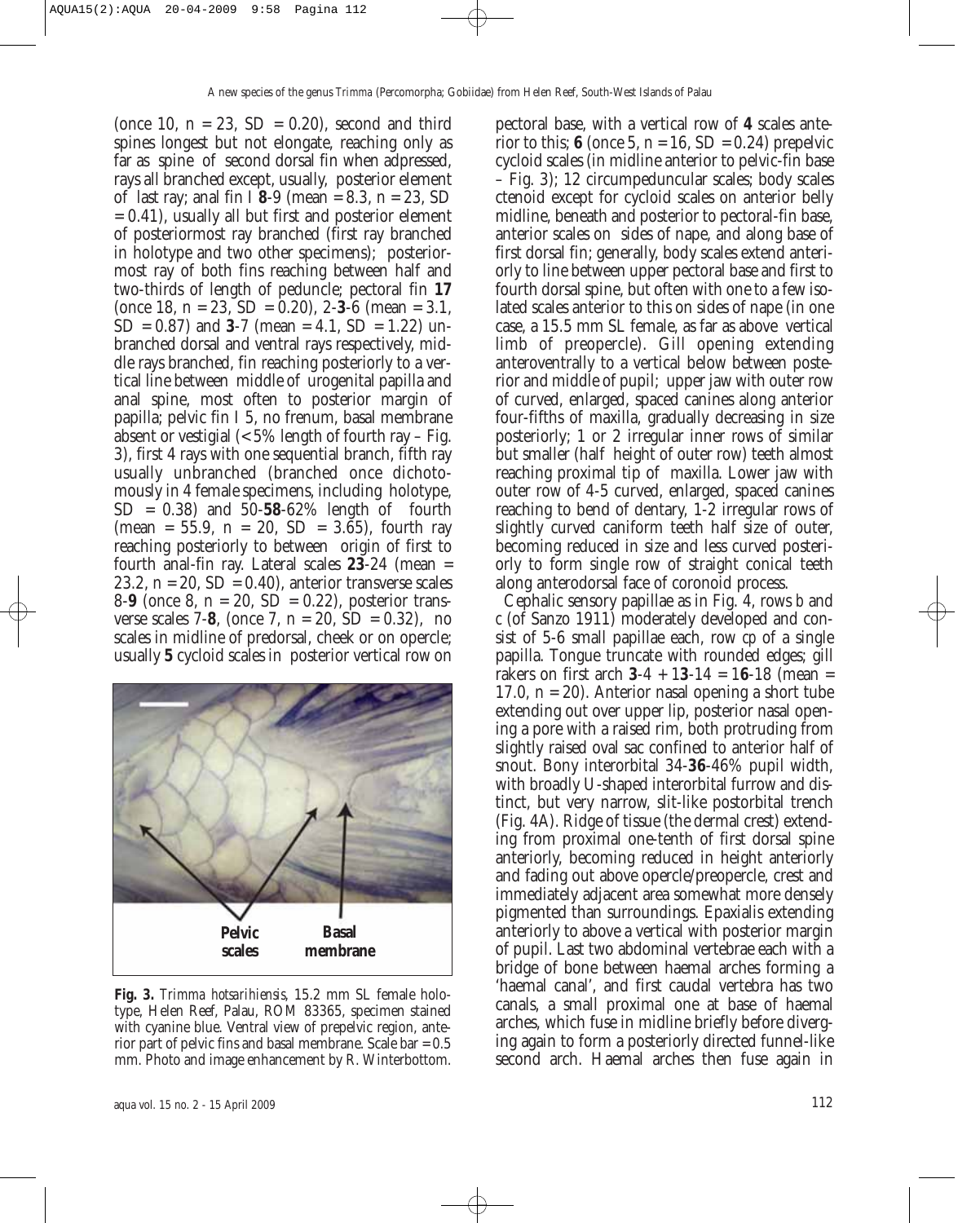midline to form haemal spine (Type B, Fig. 5; see also Winterbottom 2003, Fig. 14, inset, and Winterbottom & Zur 2007, Fig. 3B).

Colour pattern (from slides of two freshly collected specimens, Figs 1 and 2): the background of the male is pale yellow with scale pockets broadly but diffusely outlined with orange-yellow pigment, especially along the dorsum.

The opercular region, pectoral-fin base and trunk below the vertebral column are suffused with red. A diffuse dark internal stripe, about pupil-width at its origin beneath the upper part of the pectoral-fin base tapers posteriorly along the vertebral column and fades out just anterior to the hypural plate, and a dark internal diffuse stripe connects the last anal fin ray with the anteriomost of the ventral procurrent fin rays. A diffuse stripe made up large scattered brown chromatophores passes posteriorly from just posterior to the middle of the eye above the dorsal margin of the opercle, fading out above the anterior bases of the pectoral-fin rays. The cheek and occiput have some widely scattered brown chromatophores.

The lower jaw and posterior tip of the upper jaw are reddish, concentrated into a diffuse bar between the eye and the upper jaw anteriorly. The nasal capsule and area immediately posterior to it



**Fig. 4a-b.** *Trimma hotsarihiensis,* 15.2 mm SL female holotype, Helen Reef, Palau, ROM 83365, specimen stained with cyanine blue. **A**: dorsal view of head; **B**: lateral view of head. Scale bar = 1 mm. Unlabeled arrow = anteroventral extent of gill opening. Photos and image enhancement by R. Winterbottom.

are reddish brown. The background of the iris is light yellow with a heavy suffusion of very dark chromatophores with a diffuse reddish purple dark stripe between the area adjacent to the nasal sac and the posterodorsal margin of the eye and a similar looking patch beneath the lens. A dark stripe of melanophores begins from the base of the fourth spine of the first dorsal fin and widens somewhat posteriorly in the second dorsal fin to about halfpupil diameter in height. The stripe is margined dorsally by a yellow stripe of similar width which begins at the origin of the first dorsal fin. The rest of the dorsal fin membranes are hyaline, except for melanophores outlining the distal margin. The anal fin has a similar dark basal stripe, the rest of the fin is yellow with an increasingly scattering of melanophores distally. The fin rays of the caudal fin have numerous ovoid yellow spots about half-pupil diameter in length along the longest axis, the fin membrane being hyaline dorsally but with a scattering of melanophores ventrally. The third and fourth rays of the pelvic are light yellow with a few melanophores, and the pectoral-fin rays are light reddish with hyaline membranes between them. The female is basically very similar, but the scale pocket outlines are dark yellow (rather than orangeyellow), there is only a hint of the dark stripe at the base of the first dorsal fin, there are only a few brown melanophores confined to the posterior part of the cheek, the upper and lower jaws are yellow rather than red, although a thin diffuse reddish bar passes from the anteroventral margin of the eye to the upper jaw in the same position as the bar in the male, and the nasal capsule is dark brown rather than reddish-brown.

Colour pattern in alcohol: The body is opaque whitish, with no yellow or orange-yellow pigment remaining. The dark stripe behind the eye is made up of large, densely but irregularly scattered chromatophores, which may extend to just posterior to the pectoral-fin origin. The dark basal stripes in the dorsal and anal fin remain obvious (although the stripe may be absent from the anterior portion of the first dorsal fin), and are made up of dark chromatophores. The proximal margins of the dorsal and anal fins have a dusting of melanophores. Below the first dorsal spine, a stripe made up of a line of spaced, single dark chromatophores situated subdermally along the midlateral septum is present in some specimens, and may continue posteriorly onto the anterior region of the peduncle (Fig. 6A). The dorsum below the first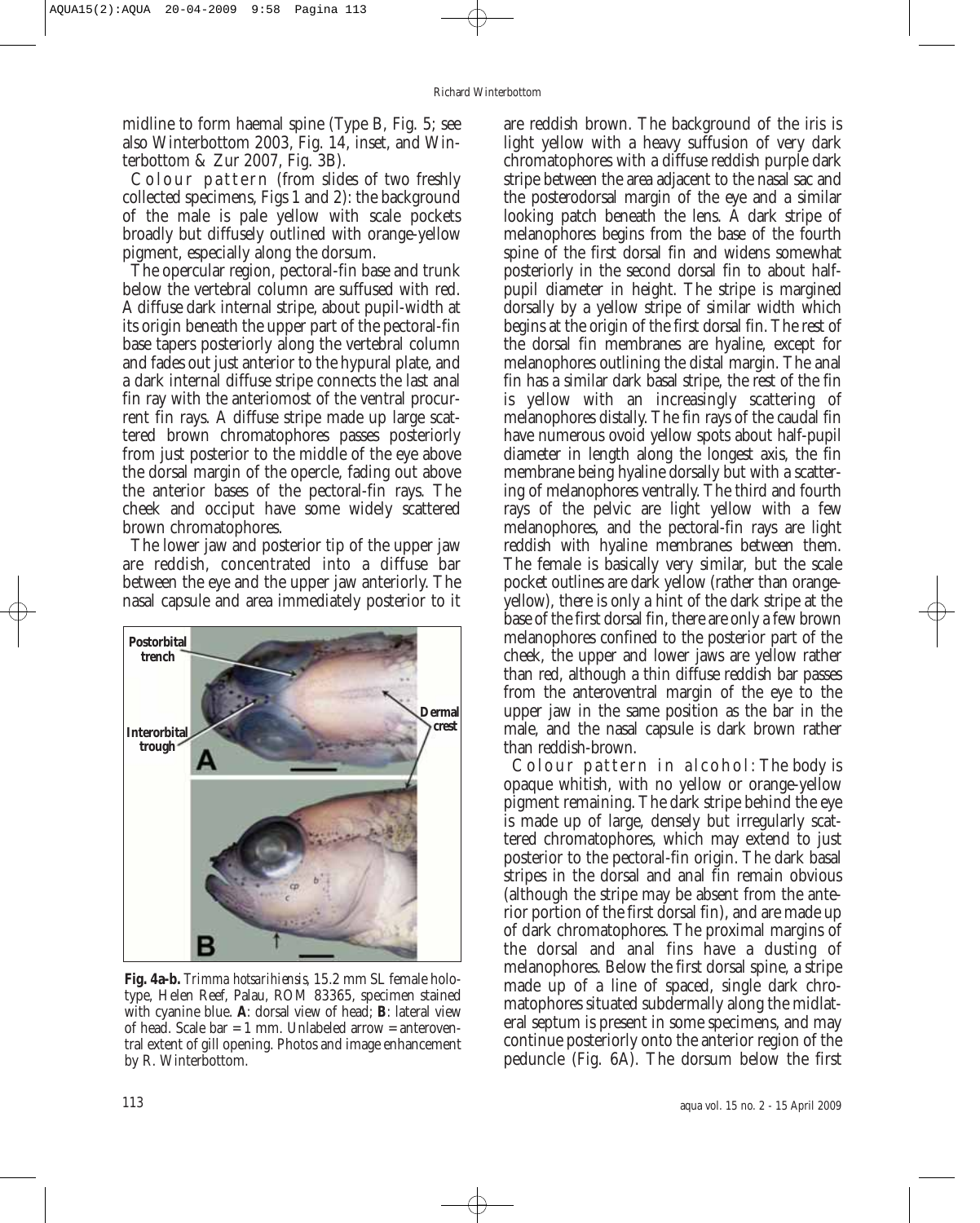dorsal fin and the nape have widely scattered melanophores, which are more concentrated along and adjacent to the dermal crest, and a few specimens have some of the scale pockets in this region outlined with a single broken line of melanophores. The cheek, opercle and dorsal half of the pectoral-fin base have a light dusting of melanophores and small dark chromatophores. A few melanophores may be present in the region of the bar between the eye and upper jaw. There is a denser scattering of melanophores on the snout between the nasal capsules, with a few at the posterior end of the interorbital trough. The surface of the brain medial to this is covered with brown chromatophores. The large internal body stripe may or may not be visible, but dark pigmentation is usually visible through the body on the dorsal portion of the abdominal cavity. Sparse dark brown chromatophores may be present on the flanks and subdermally along the base of the anal fin, and a line of subdermal melanophores lies between the last anal fin ray and the anterior ventral procurrent fin rays. A few scattered melanophores and small dark chromatophores may be present in the caudal fin membranes, especially in the ventral half. The pectoral and pelvic fins are hyaline.

**Affinities:** There are eight other species of



**Fig. 5.** *Trimma hotsarihiensis,* 14.5 mm SL male, paratype, ROM 1800CS. Anterior view of (from left to right): ninth abdominal vertebra (note lacuna at base of left haemal arch); tenth abdominal vertebra; first caudal vertebra. Abbreviations:  $HA =$  haemal arch;  $HC =$  haemal canal; **HS** = haemal spine; **NA** = neural arch; **NS** = neural spine; **SHC** = secondary haemal canal. Photos and image enhancement by R. Winterbottom.

*Trimma* that lack scales in the predorsal midline and have a dark marking or markings above the opercle. Four of these, *T. agrena* Winterbottom & Chen, 2004, *T. fangi* Winterbottom & Chen, 2004, *T. stobbsi* Winterbottom, 2001 and *T. winterbottomi* Randall & Downing, 1994, have a single, well-consolidate spot confined to the region above the posterodorsal margin of the opercle. In addition, the first two species have numerous orange-red spots on the head, and all four species have a branched fifth pelvic-fin ray and lack a dark basal stripe in the dorsal and anal fins. *Trimma winterbottomi* has very steeply sided and well developed interorbital and postorbital trenches *(vs.* a broadly U-shaped interorbital furrow and a narrow postorbital trench), the posterior margin of the nasal capsule is adnate to the eye *(vs.* nasal capsule confined to the anterior half of the snout), usually two dichotomous branches in the fifth pelvic-fin ray *(vs.* usually unbranched), and red bars on the nape *(vs.* none). *Trimma stobbsi* also has a dermal crest, but, in addition to the differences outlined



**Fig. 6a.b.** Left lateral view of body to show pigmentation. **A**: *Trimma hotsarihiensis*, 14.8 mm SL female paratype, preserved, Helen Reef, Palau, ROM 83300 (same specimen as in Fig. 2). **B**: *Trimma kudoi*, 19.0 mm SL male holotype, Izu Islands, Japan, KPM-NI 4255. Abbreviations: **C.** = chromatophores; **D. C.** = dermal crest;  $M$  = melanophores; S. C. = subcutaneous chromatophores. Photo and image enhancement by R. Winterbottom.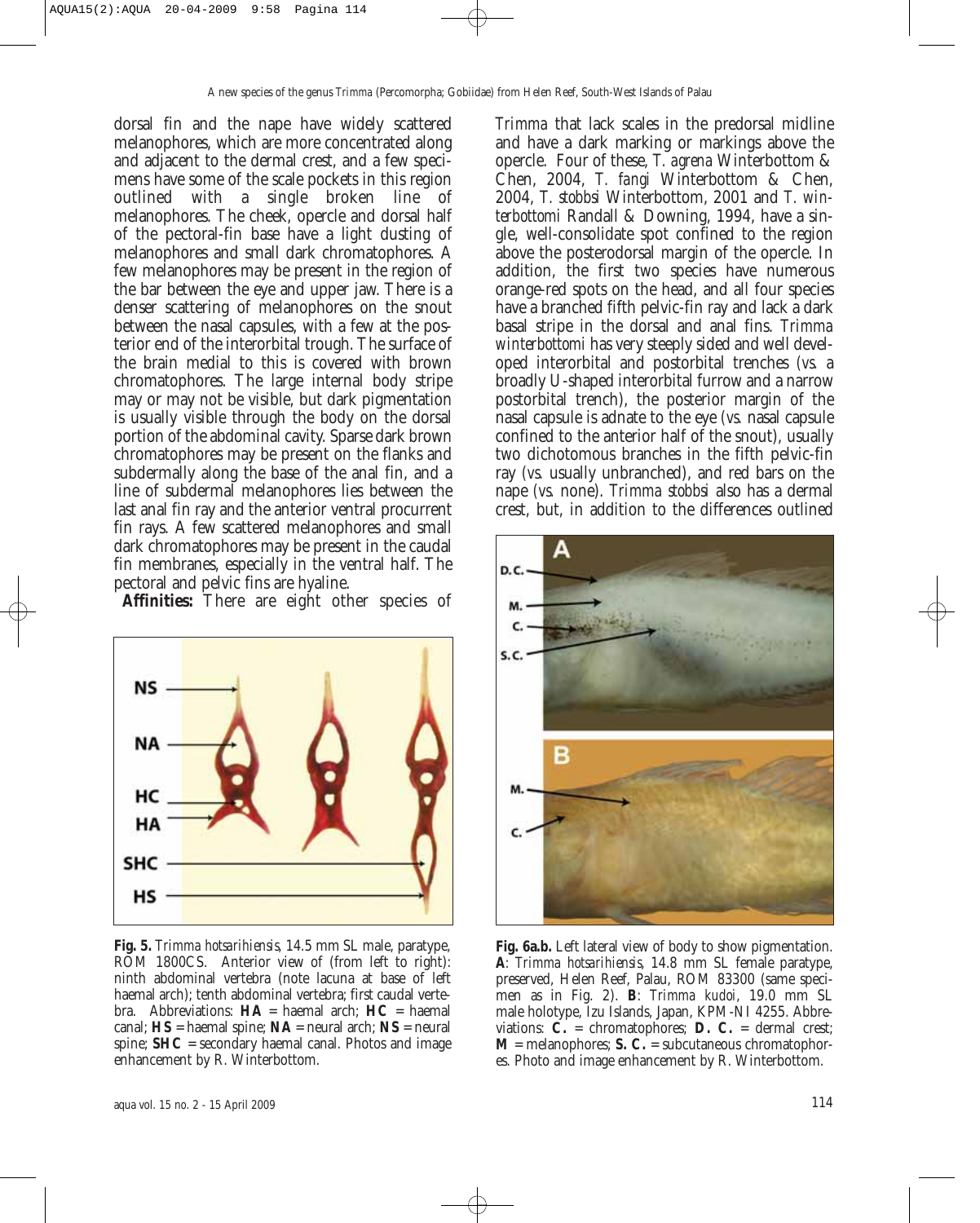above, has a brownish body when alive and when freshly collected *(vs.* yellow), and has more strongly outlined scale pockets which persist in preservative *(vs.* not or very faintly outlined when preserved).

The remaining four species, two of which are undescribed, all have a dermal crest and more extensive dark pigmentation above the opercle. *Trimma sheppardi* Winterbottom, 1984 has two adjacent dark spots above the opercle *(vs.* a continuous if disjointed stripe from behind the eye), and an elongate second dorsal spine *(vs.* not elongated), three yellow bars on the cheek (vs. absent) and broad diffuse yellow bars on the body when alive/freshly collected *(vs.* no yellow bars). *Trimma yanoi* Suzuki & Senou, 2008, described from two specimens from Japan, appears to be widely distributed in the western Pacific. It differs from *T. hotsarihiensis* in having more gill rakers (20 *vs.* 16-18), pectoral-fin rays (19 *vs.* 17-18) and smaller scales (lateral scales 32-33, anterior and posterior transverse scales 11 *vs.* 23-24, 8-9 and 7-8 respectively) and in having one or two dichotomous branches in the fifth pelvic-fin ray which is 60-64% the length of the fourth row (vs. 0-1 branches and 50-62%) and a much better developed basal membrane between the fifth rays (> 30% of pelvic-fin length vs.  $\leq 5$  %). When freshly collected, and when preserved, individuals of *Trimma hotsarihiensis* closely resemble the syntopic juveniles of *T. yanoi*. However, where *T. yanoi* has dark internal blotches along the vertebral column, *T. hotsarihiensis* has a broad stripe anteriorly that tapers out at the end of the peduncular region, and has strong black stripes at the bases of the dorsal and anal fins that are lacking in *T. yanoi*. The new species differs from the two undescribed species in possessing the dark basal stripes in the dorsal and anal fins, and the dark lateral internal band *(vs.* no dark stripes, and internal pigmentation in oblong blotches rather than continuous).

The most similar species morphologically is *T. kudoi*, described by Suzuki & Senou (2008) from seven specimens from Japan. It differs from *T. hotsarihiensis* in lacking the dark stripe behind the eye above the opercle *(vs.* present – see Fig. 6 B *vs.* A), usually 10 rays in the second dorsal fin (vs. usually 9), pectoral-fin rays unbranched in 5 of 7 specimens *(vs.* always at least six branched rays), a narrower bony interorbital width (19-24% pupil width *vs.* 34-46%), and 6-7 ventral branched caudal fin rays *(vs.* 5 in 19, once 6). Interestingly, the smallest of Suzuki & Senou's (op.cit.) specimens, the 19.0 mm SL male holotype, has an almost identical colour pattern to *T. hotsarihiensis* except for the lack of the dark stripe behind the eye, but the images provided by those authors of a 25.1 mm SL freshly collected male paratype (op.cit. Fig. 3), their fig. 4 of a live specimen, and the images of four other live specimens identified by these authors as *T. kudoi* available on the Kanagawa Prefectural Museum of Natural History website (http://fishpix.kahaku.go.jp) are all of fish with considerably darker margins to the body scales that are red to brownish in colour, and, in three live specimens and the freshly collected paratype, diffuse red-brown bars across the dorsum and down onto the cheek. All these specimens exhibit the three oblique purple lines through the orbit described by Suzuki & Senou (2008: 100). The iris of *T. hotsarihiensis* is black, heavily mottled with yellow, with a pupil-width purple bar below the pupil, a similar but vaguer bar extending posterodorsally from the pupil, and a reddish tinge around the inner margin of the iris. *Trimma kudoi* also lacks the diffuse reddish bar between the eye and the maxilla that is present in both photographed specimens of *T. hotsarihiensis*. Finally, the presence of a 15.3 mm SL gravid female *T. hotsarihiensis* suggests that there is also a size differences between the two species (maximum recorded length for *T. hotsariehiensis* is 15.5 mm SL, *vs.* 25.1 mm SL for *T. kudoi).* These differences, when taken together, form a sufficient justification for the description of the new species.

**Remarks:** A cleared and stained 15.3 mm SL female (ROM CS1800) contained well developed ovaries with eggs. Sex ratios of the two lots (ROM 83268 and ROM 83300) containing 41 individuals were almost equal at 1 male to 1.2 females (18 males, 22 females, 1 immature – the smallest specimen, 9.7 mm SL).

This suggests that *T. hotsarihiensis* probably has a different mating system to that of its polygynous, serially sex-changing congener *T. okinawae*, which forms social units of one male and a mean of 2.8- 3.0 females (Sunobe & Nakazono, 1990). It may be more similar to the system is employed by *T. nasa* (sex ratio of 1 male to 1.6 females – Winterbottom & Southcott, 2008), but that system is currently unknown.

**Distribution:** *Trimma hotsarihiensis* has only been found at the southern tip of Helen Reef in depths ranging from 22 to 34 m, and appears to be associated with large caves in the drop-off (no live specimens were observed).

**Etymology:** The species name is derived from the Tobian word 'Hotsarihie', the local name for Helen Reef (old spelling), which translates into English